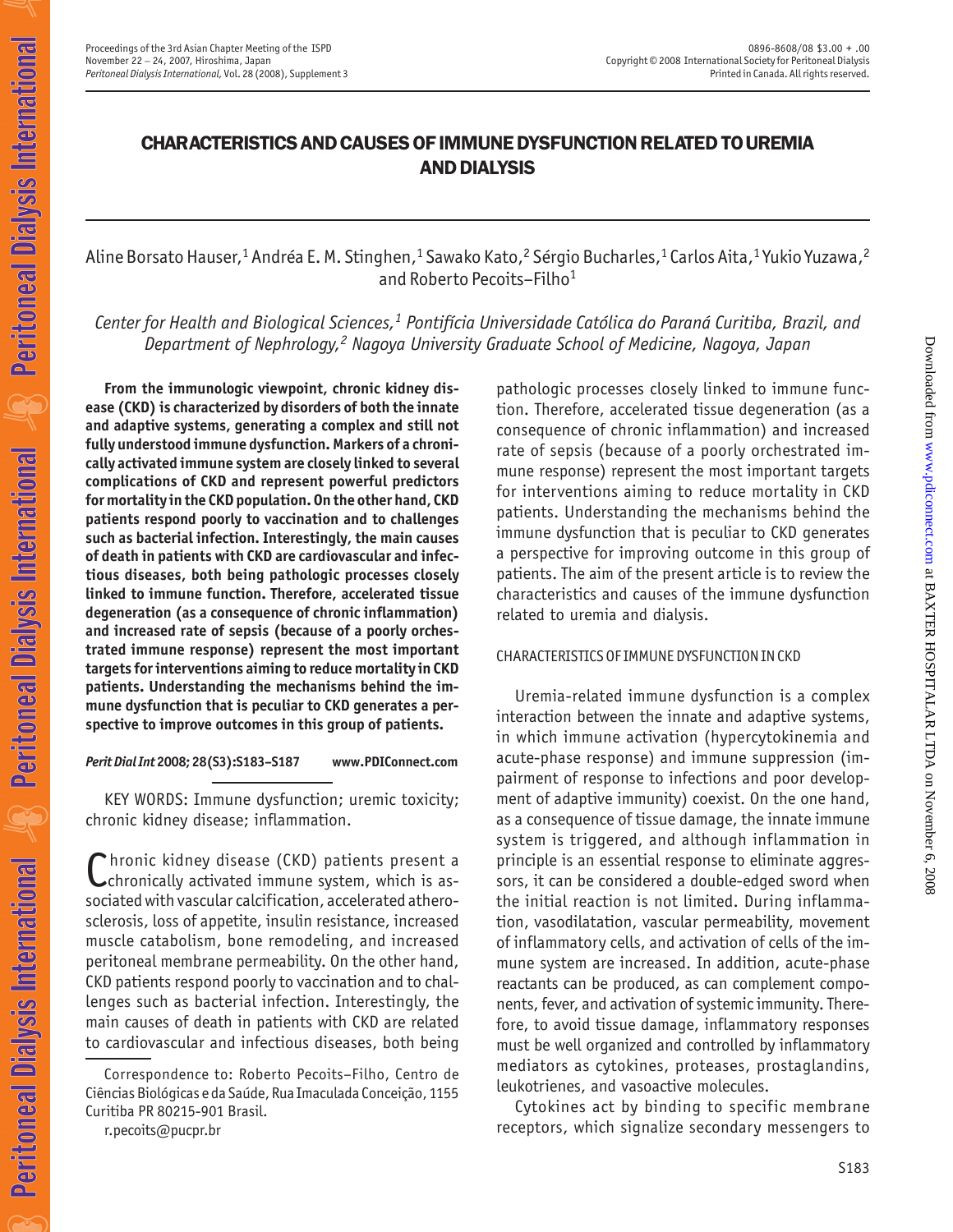alter their behavior. Cytokine responses include increasing or decreasing expression of membrane proteins (cytokine receptors), proliferation, and secretion of effector molecules, leading to a chronic inflammatory state, as consequence of an immune response to chronic stimulus. Since the end of the 1990s, it has been repeatedly demonstrated that various inflammation biomarkers such as C-reactive protein (CRP), interleukin-6 (IL-6), fibrinogen, and leukocyte count are linked to complications of CKD and, most importantly, are strong and independent predictors of mortality in this group of patients (1–5).

In the process of the chronic response to stimuli in CKD, generating chronic inflammation, toll-like receptors (TLRs) appear to be of critical importance (Figure 1), TLR4 being one of the key receptors involved in innate immunity and the recognition of lipopolysaccharides [LPSs (a component of endotoxinoriginated gram-negative bacteria)]. Tumor necrosis factor  $\alpha$  (TNF $\alpha$ ) and IL-1 are the major cytokines produced by the activation of the TLR signaling pathway. Moreover, TLR4 has been reported to recognize dietary saturated fatty acids (6) and endogenous ligands of ischemic origin (7). Potentially, several uremic toxins could also serve as ligands in the activation of TLRs. It has been confirmed that TLR4 has been widely expressed not only in macrophages, but in many other organs, including kidney, heart, vessels, and adipose tissues. It is considered to be involved in chemokine production and apoptosis, sensing stimulation with endogenous and food-derived ligands, uremic toxins, and infections.

Concerning the molecular mechanisms of TLR4 in cytokine production, TLR4 is known to be expressed



Figure  $1$   $-$  Effect of uremic toxicity in adaptive and innate immune response.

by many cell lines in different organs. In the kidney, monocyte chemoattractant protein 1 (MCP-1) and RANTES are produced after LPS stimulation in a TLR4 dependent manner (8). Production of these chemokines passes peculiar signaling pathways, because both JNK and p38 contribute to RANTES expression, MAPK is not involved in MCP-1 expression, and nuclear factor κB (NFκB) activation is essential to both (8).

Recently, it was shown that ischemic injuries directly activate TLR4 and MyD88, and participate in renal injury through apoptosis and the production of several cytokines in a model of ischemic renal reperfusion injury (9). In the clinical setting, genetic background related to TLR pathways appears to be associated with affect on patient outcome. First, inflamed patients with the LPS-hyporesponsive TLR4 allele presented an increased risk of death (10). Moreover, patients with  $TNF\alpha$ (a cytokine involved in TLR4 signaling) genetic polymorphism, presented higher mortality from cardiovascular disease than did their counterparts with other genetic backgrounds (11).

On the other hand, regarding poor response to infectious challenges, recent data have proposed that innate immunity, particularly related to neutrophils, plays an important role. Firstly, the main cause of infections in CKD is bacteria (12). Reduced killing capabilities (13), modulated spontaneous apoptosis of neutrophils (14), and inhibited NO synthesis by macrophages (15) have been described in the presence of uremia. In addition, the harmful influence of adaptive immunity dysfunction could lead to a worse response to viral and mycobacterial infections and to vaccinations (16). Vaccines based on polysaccharide antigens generally result in particularly efficient responses, suggesting that the T-helper cells are particularly affected during renal failure (17).

From a cellular viewpoint, monocytes and monocytederived dendritic cells of CKD patients impaired endocytosis and maturation *in vitro,* but the impairment of IL-12 production and allogeneic T cell proliferation was reversed when cells were cultured in sera from healthy donors (18). This alteration of the immune system may be the missing link between innate and adaptive immune dysfunction in uremia, justifying both the activation of cellular reaction and immune incompetence.

### CAUSES OF IMMUNE DYSFUNCTION IN CKD

The causes for the immune reaction that characterizes immune dysfunction related to uremia and dialysis are multiple. Accumulation of uremic toxins, strongly present in CKD and only partially corrected by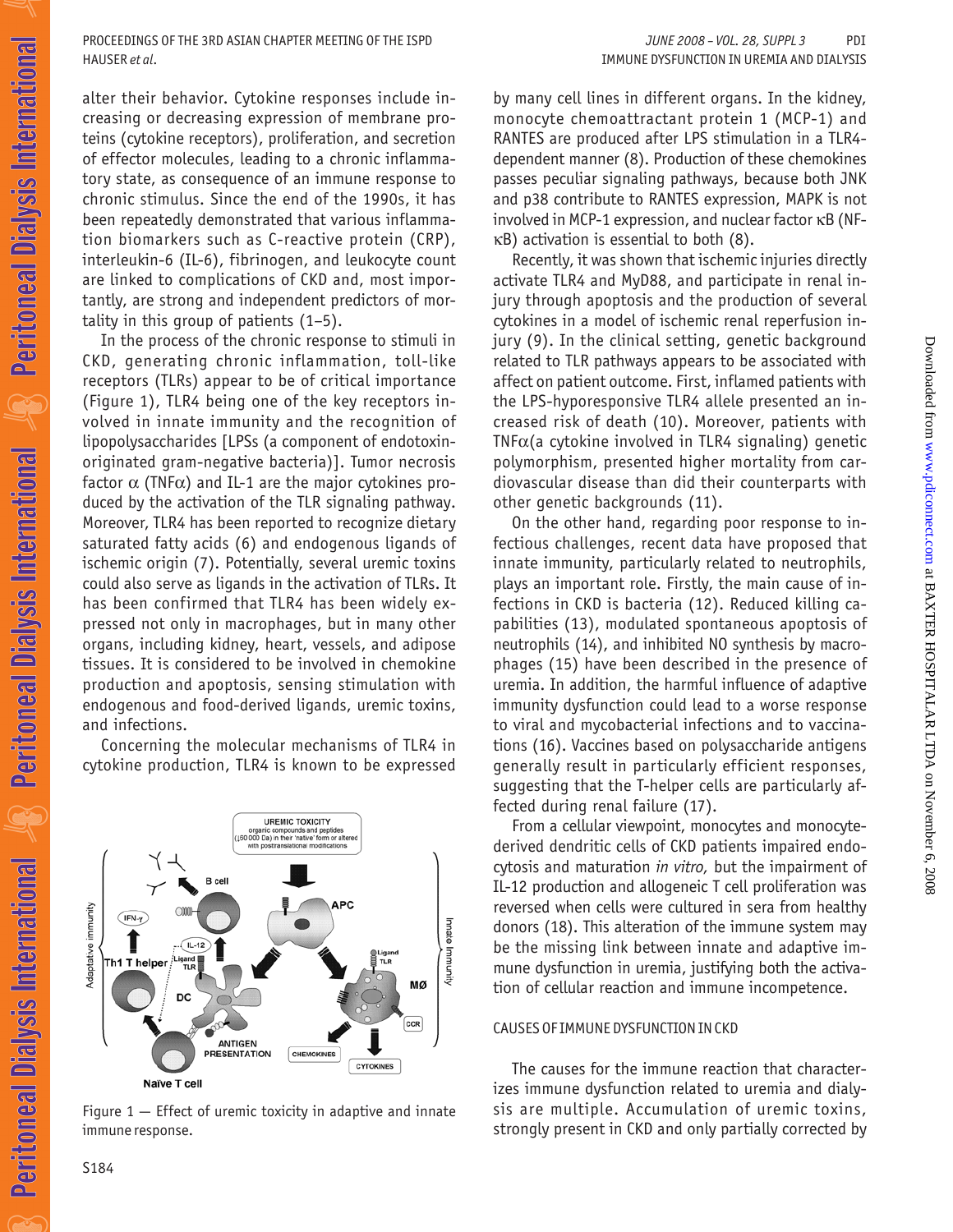dialysis, plus dialysis-related factors such as interactions between blood and dialyzer, endotoxin presence in water, access-related infections, and peritoneal dialysis solutions with high glucose concentration, low pH, and the presence of glucose degradation products represent an interesting model of chronic stimuli to the inflammatory response.

The proinflammatory and pro-oxidant effects of dialysis therapies have been widely discussed, and it is now well-established that those effects are particularly pronounced in extracorporeal treatments, with the main underlying events being material bioincompatibility and contamination of the dialysis fluid by bacterial wall components (19). Also, in peritoneal dialysis, high glucose concentration, bioincompatible profile of the dialysis solution, fluid overload, and accessrelated infections are potential triggers of a chronic immune response.

An issue that has emerged in recent years is related to uremic toxicity (independent of dialysis) as a trigger of immune response in CKD. Reduction of renal function *per se,* and consequently uremic toxicity, can be responsible for increased plasma concentrations of systemic and vascular inflammatory biomarkers, derivate from increased proinflammatory cytokines (20–22), and despite the progression of new technologies of renal replacement therapy, it is almost impossible to completely remove the uremic toxins retained by impaired renal function (23). The uremic toxins consist of heterogeneous substances, including organic compounds and peptides, with proinflammatory effects (22). Urea is quantitatively the most important solute excreted by the kidney and was the first organic solute detected in the blood of patients with kidney failure. Hemodialysis and peritoneal dialysis are both currently prescribed so as to achieve target values for urea clearance, although urea itself causes only a minor part of uremic illness (23).

Another important group of compounds is the advanced glycation end products (AGEs). When aldehyde or ketone groups of carbohydrates react with amino acids, various AGEs are formed. In CKD patients, it is possible that an accumulation of AGEs caused by decreased renal clearance might also promote inflammation (24). More efficient removal of uremic toxins by dialysis therapy could improve immune function in CKD patients.

Other causes of elevated systemic inflammation in CKD patients might include fluid overload related to chronic heart failure (25). Fluid overload is a common complication in advanced CKD patients (26) and may be associated with immune activation (25). This activation could be explained by bacterial or endotoxin translocation in patients with severe gut edema as a result of extreme volume overload (27), which in turn may lead to increased production of proinflammatory cytokines (28).

### IMMUNE DYSFUNCTION IN UREMIA: THE ROLE OF VITAMIN D DEFICIENCY

Vitamin D deficiency is a very common finding in CKD stages 3 – 5 and may be related to reduced survival in the dialysis population, based on information from retrospective and epidemiologic studies (29,30). Recently, because of the extensive list of cells expressing vitamin D receptors, pleiotropic functions have emerged, including the role of this vitamin as a potent immunomodulator. Animal models have suggested that vitamin D could play an important role in controlling immune effector responses subsequent to either infection or vaccination (31). In CKD patients, treatment with calcitriol may increase response to influenza vaccination (32). Monocytes and macrophages exposed to a bacterial LPS upregulate the vitamin D receptor gene, resulting in the synthesis of cathelicidin, a peptide capable of destroying bacterial agents (33).

From the atherosclerotic point of view, vitamin deficiency may also play an important role through its involvement in the immune response. Current models of atherosclerosis include an intriguing interrelated function of T lymphocytes and macrophages as initial stimulators of intimal thickening and plaque formation. Interestingly, all of these processes can be inhibited by vitamin D and stimulated by high parathyroid hormone and phosphate (34). Other potential ameliorative effects of vitamin D on the pathogenesis of atherosclerosis may occur by enriching the Th-2 cell population of lymphocytes, which are responsible for production of IL-10, exhibiting a marked anti-atherogenic function.

## **CONCLUSIONS**

In summary, CKD is characterized by disorders in both the innate and the adaptive systems, generating a complex and still not fully understood immune dysfunction. The immune dysfunction observed in dialysis and uremia is a combination of chronic inflammation and poor response to vaccination and to challenges such as bacterial infection. Interestingly, the main causes of death in patients with chronic kidney disease (CKD) are cardiovascular and infectious diseases, both being pathologic processes closely linked to immune function. Therefore, accelerated tissue degeneration (as a

Downloadedfrom [www.pdiconnect.com](http://www.pdiconnect.com) at BAXTER HOSPITALAR LTDA on November 6, 2008

Downloaded from www.pdiconnect.com at BAXTER HOSPITALAR LTDA on November 6, 2008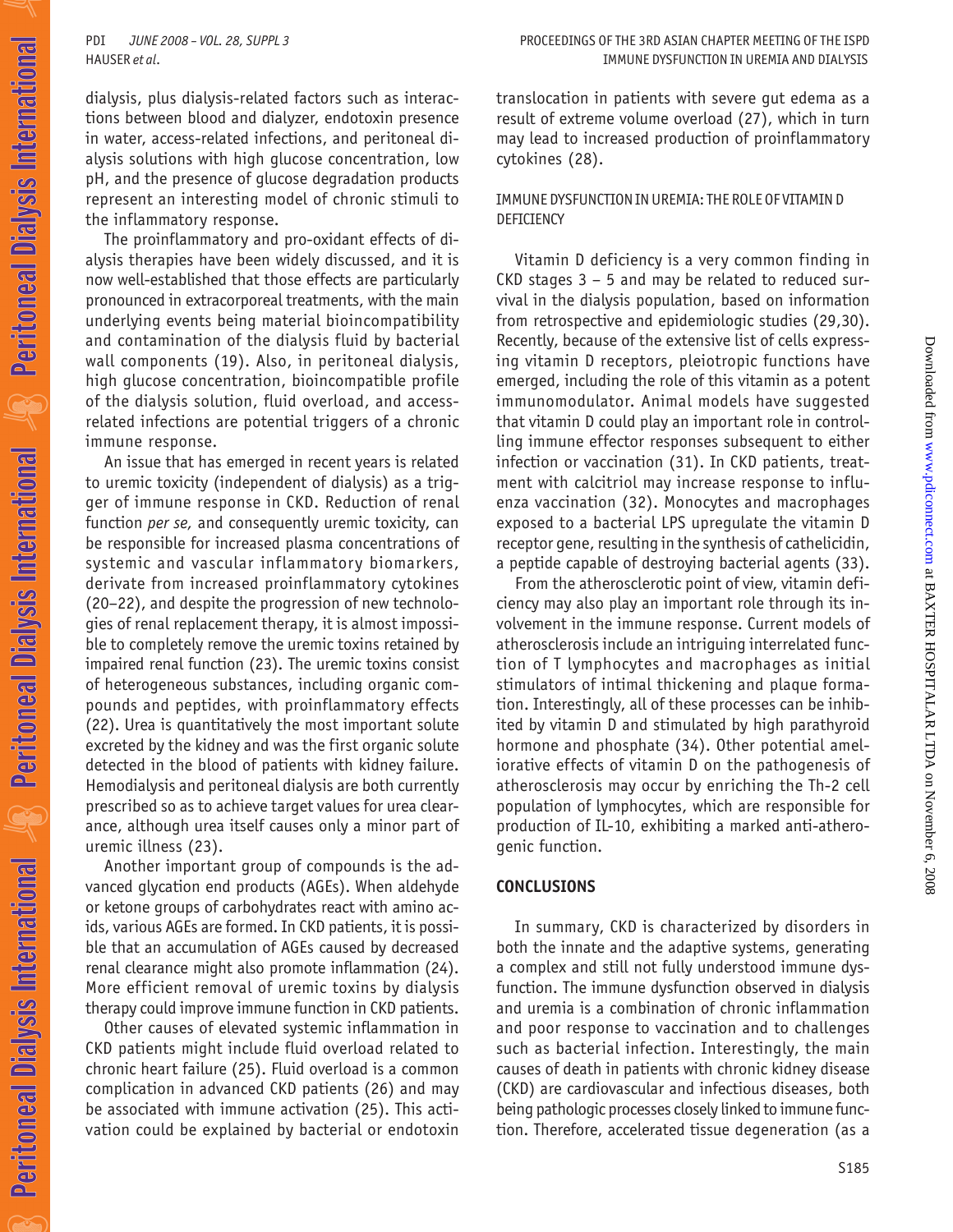HAUSER *et al*. IMMUNE DYSFUNCTION IN UREMIA AND DIALYSIS PROCEEDINGS OF THE 3RD ASIAN CHAPTER MEETING OF THE ISPD *JUNE 2008 – VOL. 28, SUPPL 3* PDI

consequence of chronic inflammation) and increased rate of sepsis (because of a poorly orchestrated immune response) represent the most important targets for future interventions aiming to reduce mortality in CKD patients.

# **REFERENCES**

- 1. Stenvinkel P, Pecoits–Filho R, Lindholm B. Leptin, ghrelin, and proinflammatory cytokines: compounds with nutritional impact in chronic kidney disease? *Adv Ren Replace Ther* 2003; 10:332–45.
- 2. Vasan RS. Biomarkers of cardiovascular disease: molecular basis and practical considerations. *Circulation* 2006; 113:2335–62.
- 3. Schiffrin EL, Lipman ML, Mann JF. Chronic kidney disease: effects on the cardiovascular system. *Circulation* 2007; 116:85–97.
- 4. Stenvinkel P. Inflammation in end-stage renal disease: the hidden enemy. *Nephrology (Carlton)* 2006; 11:36–41.
- 5. Roberts MA, Hare DL, Ratnaike S, Ierino FL. Cardiovascular biomarkers in CKD: pathophysiology and implications for clinical management of cardiac disease. *Am J Kidney Dis* 2006; 48:341–60.
- 6. Tschöp M, Thomas G. Fat fuels insulin resistance through Toll-like receptors. *Nat Med* 2006; 12:1359–61.
- 7. Beg AA. Endogenous ligands of Toll-like receptors: implications for regulating inflammatory and immune responses. *Trends Immunol* 2002; 23:509–12.
- 8. Tsuboi N, Yoshikai Y, Matsuo S, Kikuchi T, Iwami K, Nagai Y, *et al.* Roles of Toll-like receptors in C–C chemokine production by renal tubular epithelial cells. *J Immunol* 2002; 169:2026–33.
- 9. Wu H, Chen G, Wyburn KR, Yin J, Bertolino P, Eris JM, *et al.* TLR4 activation mediates kidney ischemia/reperfusion injury. *J Clin Invest* 2007; 117:2847–59.
- 10. Kato S, Nordfors L, Axelsson J, Qureshi A, Bárány P, Heimbürger O, *et al.* Potential role of Toll-like receptor-4 (TLR4) Asp299Gly polymorphism and mortality in inflamed end-stage renal disease (ESRD) patients (Abstract). *J Am Soc Nephrol*. 2005: 1629A.
- 11. Kato S, Nordfors L, Axelsson J, Qureshi A, Yuzawa Y, Maruyama Y, *et al.* Association between tumor necrosis factor  $\alpha$  (TNF- $\alpha$ ) gene polymorphism and cardiovascular mortality in end-stage renal disease (ESRD) patients (Abstract). *Nephrol Dial Transplant* 2007; 22(Suppl 9):ix.
- 12. Abbott KC, Agodoa LY. Etiology of bacterial septicemia in chronic dialysis patients in the United States. *Clin Nephrol* 2001; 56:124–31.
- 13. Anding K, Gross P, Rost JM, Allgaier D, Jacobs E. The influence of uraemia and haemodialysis on neutrophil phagocytosis and antimicrobial killing. *Nephrol Dial Transplant* 2003; 18:2067–73.
- 14. Cohen G, Rudnicki M, Hörl WH. Uremic toxins modulate the spontaneous apoptotic cell death and essential functions

of neutrophils. *Kidney Int Suppl* 2001; 78:S48–52.

- 15. Prabhakar SS, Zeballos GA, Montoya–Zavala M, Leonard C. Urea inhibits inducible nitric oxide synthase in macrophage cell line. *Am J Physiol* 1997; 273(Pt 1):C1882–8.
- 16. Eleftheriadis T, Antoniadi G, Liakopoulos V, Kartsios C, Stefanidis I. Disturbances of acquired immunity in hemodialysis patients. *Semin Dial* 2007; 20:440–51.
- 17. Girndt M, Sester M, Sester U, Kaul H, Kohler H. Molecular aspects of T- and B-cell function in uremia. *Kidney Int Suppl* 2001; 78:S206–11.
- 18. Lim WH, Kireta S, Leedham E, Russ GR, Coates PT. Uremia impairs monocyte and monocyte-derived dendritic cell function in hemodialysis patients. *Kidney Int* 2007; 72:1138–48.
- 19. Galli F. Protein damage and inflammation in uraemia and dialysis patients. *Nephrol Dial Transplant* 2007; 22(Suppl 5):v20–36.
- 20. Stenvinkel P, Pecoits–Filho R, Lindholm B. Coronary artery disease in end-stage renal disease: no longer a simple plumbing problem. *J Am Soc Nephrol* 2003; 14:1927–39.
- 21. Vanholder R, De Smet R, Glorieux G, Argiles A, Baurmeister U, Brunet P, *et al.* Review on uremic toxins: classification, concentration, and interindividual variability. *Kidney Int* 2003; 63:1934–43.
- 22. Cohen G, Glorieux G, Thornalley P, Schepers E, Meert N, Jankowski J, *et al.* on behalf of the European Uremic Toxin Work Group (EUTox). Review on uraemic toxins III: recommendations for handling uraemic retention solutes in vitro towards a standardized approach for research on uraemia. *Nephrol Dial Transplant* 2007; 22:3381–90.

Downloadedfrom [www.pdiconnect.com](http://www.pdiconnect.com) at BAXTER HOSPITALAR LTDA on November 6, 2008

Downloaded from www.pdiconnect.com at BAXTER HOSPITALAR LTDA on November 6, 2008

- 23. Meyer TW, Hostetter TH. Uremia. *N Engl J Med* 2007; 357:1316–25.
- 24. Suliman M, Axelsson J, Heimbürger O, Qureshi A, Bárány P, Pecoits–Filho R. Relationship between circulating levels of interleukin-6 (IL-6) and fat mass in patients (pts) with end-stage renal disease (ESRD) (Abstract). *J Am Soc Nephrol* 2003; 14:530A.
- 25. Niebauer J, Volk HD, Kemp M, Dominguez M, Schumann RR, Rauchhaus M, *et al.* Endotoxin and immune activation in chronic heart failure: a prospective cohort study. *Lancet* 1999; 353:1838–42.
- 26. Konings CJ, Kooman JP, Schonck M, Cox–Reijven PL, van Kreel B, Gladziwa U, *et al.* Assessment of fluid status in peritoneal dialysis patients. *Perit Dial Int* 2002; 22:683–92.
- 27. Anker SD, Coats AJ. Cardiac cachexia: a syndrome with impaired survival and immune and neuroendocrine activation. *Chest* 1999; 115:836–47.
- 28. Levine B, Kalman J, Mayer L, Fillit HM, Packer M. Elevated circulating levels of tumor necrosis factor in severe chronic heart failure. *N Engl J Med* 1990; 323:236–41.
- 29. Tentori F, Hunt WC, Stidley CA, Rohrscheib MR, Bedrick EJ, Meyer KB, *et al.* Mortality risk among hemodialysis patients receiving different vitamin D analogs. *Kidney Int* 2006; 70:1858–65.